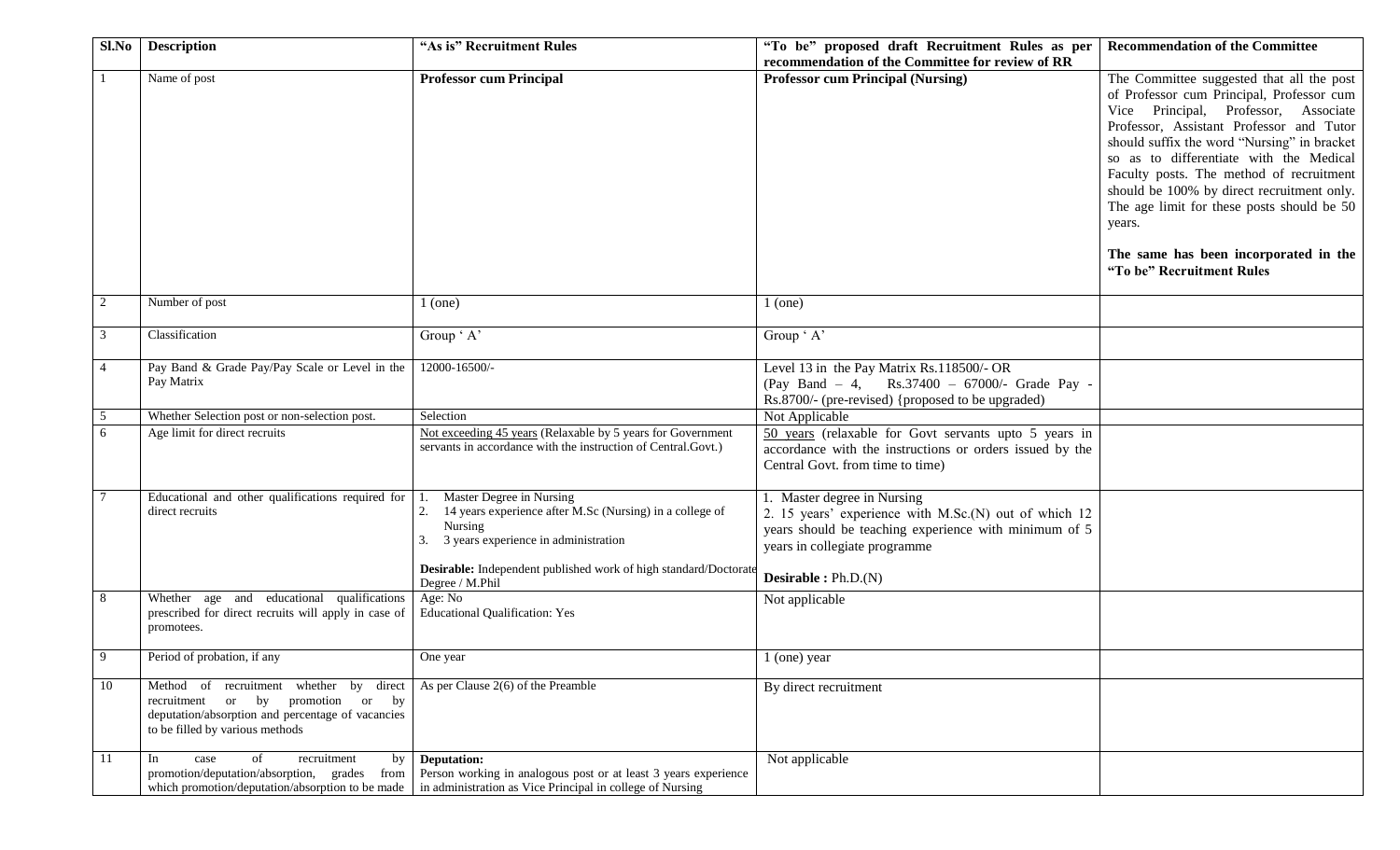| 12 | If a Departmental Promotion Committee exists     | As per clause 15 of the RR 2003 for faculty posts | . Director General, ICMR, New Delhi -<br>Chairman           |  |
|----|--------------------------------------------------|---------------------------------------------------|-------------------------------------------------------------|--|
|    | what is its composition                          |                                                   | 2. Nominee of Secretary (H&FW)<br>Member                    |  |
|    |                                                  |                                                   | (Not below the rank of Joint Secretary)                     |  |
|    |                                                  |                                                   | 3. DGHS or his nominee<br>Member                            |  |
|    |                                                  |                                                   | (Not below the rank of Additional DGHS)                     |  |
|    |                                                  |                                                   | 4. Director, AIIMS, New Delhi<br>Member                     |  |
|    |                                                  |                                                   | or his nominee                                              |  |
|    |                                                  |                                                   |                                                             |  |
|    |                                                  |                                                   | (Not below the rank of Professor)                           |  |
|    |                                                  |                                                   | Director, PGIMER or his nominee<br>Member                   |  |
|    |                                                  |                                                   | (Not below the rank of Professor)                           |  |
|    |                                                  |                                                   | 6. Nominee of Vice Chancellor<br>Member                     |  |
|    |                                                  |                                                   | North Eastern Hill University, Shillong                     |  |
|    |                                                  |                                                   | Shri L.Rynjah,<br>Member                                    |  |
|    |                                                  |                                                   | Member Governing Council                                    |  |
|    |                                                  |                                                   | 8. Prof.T.M.Mohapatra,<br>Member                            |  |
|    |                                                  |                                                   | Member Governing Council                                    |  |
|    |                                                  |                                                   | 9. Two External Experts in the field of<br>- (To be copted) |  |
|    |                                                  |                                                   | Speciality/super speciality                                 |  |
|    |                                                  |                                                   | Director, NEIGRIHMS<br>Member Secretary                     |  |
|    |                                                  |                                                   |                                                             |  |
| 13 | Circumstances in which Union Public Service      |                                                   | <b>NA</b>                                                   |  |
|    | Commission to be consulted in making recruitment |                                                   |                                                             |  |
|    |                                                  |                                                   |                                                             |  |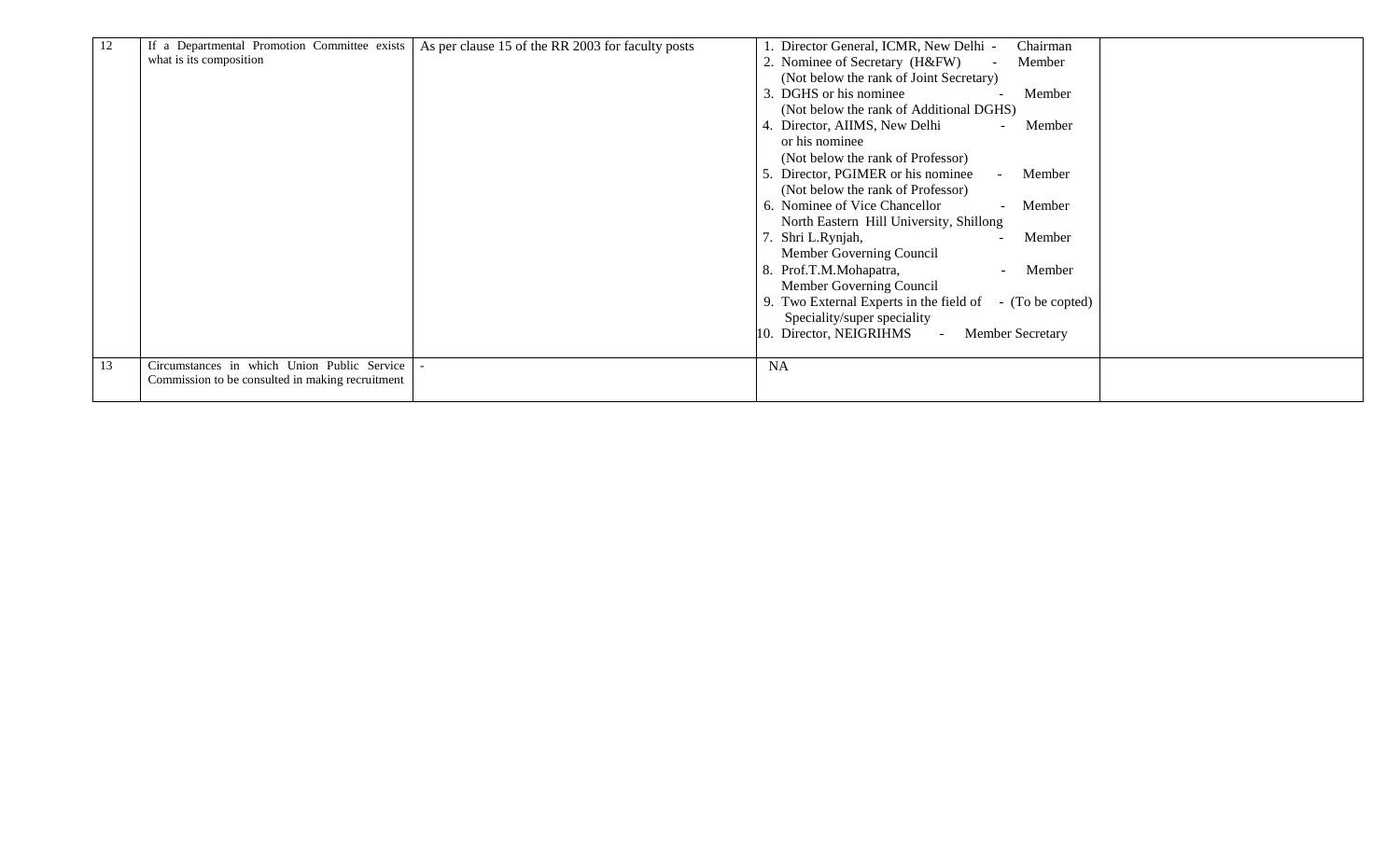| Sl.No          | <b>Description</b>                                   | "As is" Recruitment Rules                                        | "To be" proposed draft Recruitment Rules as per          | Recommendation<br>of<br>the                             |
|----------------|------------------------------------------------------|------------------------------------------------------------------|----------------------------------------------------------|---------------------------------------------------------|
|                |                                                      |                                                                  | recommendation of the Committee for review of RR         | Committee                                               |
|                | Name of post                                         | <b>Professor cum Vice Principal</b>                              | <b>Professor cum Vice Principal (Nursing)</b>            | The Committee suggested that all                        |
|                |                                                      |                                                                  |                                                          | the post of Professor cum                               |
|                |                                                      |                                                                  |                                                          | Principal, Professor cum Vice                           |
|                |                                                      |                                                                  |                                                          | Principal, Professor, Associate                         |
|                |                                                      |                                                                  |                                                          | Professor, Assistant Professor and                      |
|                |                                                      |                                                                  |                                                          | Tutor should suffix the word                            |
|                |                                                      |                                                                  |                                                          | "Nursing" in bracket so as to                           |
|                |                                                      |                                                                  |                                                          | differentiate with the Medical                          |
|                |                                                      |                                                                  |                                                          | Faculty posts. The method of                            |
|                |                                                      |                                                                  |                                                          | recruitment should be 100% by                           |
|                |                                                      |                                                                  |                                                          | direct recruitment only. The age                        |
|                |                                                      |                                                                  |                                                          |                                                         |
|                |                                                      |                                                                  |                                                          | limit for these posts should be 50                      |
|                |                                                      |                                                                  |                                                          | years.                                                  |
|                |                                                      |                                                                  |                                                          |                                                         |
|                |                                                      |                                                                  |                                                          | The -<br>same<br>has<br>been                            |
|                |                                                      |                                                                  |                                                          | incorporated in the "To be"<br><b>Recruitment Rules</b> |
|                |                                                      |                                                                  |                                                          |                                                         |
| 2              | Number of post                                       | $1$ (one)                                                        | $1$ (one)                                                |                                                         |
|                |                                                      |                                                                  |                                                          |                                                         |
| 3              | Classification                                       | Group ' A'                                                       | Group ' A'                                               |                                                         |
|                |                                                      |                                                                  |                                                          |                                                         |
| $\overline{4}$ | Pay Band & Grade Pay/Pay Scale or Level in the Pay   | 12000-16500/-                                                    | Level 13 in the Pay Matrix Rs.118500/- OR                |                                                         |
|                | Matrix                                               |                                                                  | (Pay Band - 4, Rs.37400 - 67000/- Grade Pay -            |                                                         |
|                |                                                      |                                                                  | Rs.8700/- (pre-revised) {proposed to be upgraded}        |                                                         |
|                |                                                      |                                                                  |                                                          |                                                         |
| 5              | Whether Selection post or non-selection post.        | Selection                                                        | Not Applicable                                           |                                                         |
| 6              | Age limit for direct recruits                        | Not exceeding 45 years (Relaxable by 5 years for Government      | 50 years (relaxable for Govt servants upto 5 years in    |                                                         |
|                |                                                      | servants in accordance with the instruction of Central.Govt.)    | accordance with the instructions or orders issued by the |                                                         |
|                |                                                      |                                                                  | Central Govt. from time to time)                         |                                                         |
|                |                                                      |                                                                  |                                                          |                                                         |
|                | Educational and other qualifications required for    | Master Degree in Nursing                                         | 1. Master degree in Nursing                              |                                                         |
|                | direct recruits                                      | 14 years experience after M.Sc (Nursing) in a college of Nursing | 2. 12 years' experience with M.Sc.(N) out of which 10    |                                                         |
|                |                                                      | 3. 3 years experience in administration                          | years should be teaching experience with minimum of 5    |                                                         |
|                |                                                      | Desirable: Independent published work of high standard/Doctorate | years in collegiate programme                            |                                                         |
|                |                                                      | Degree / M.Phil                                                  |                                                          |                                                         |
|                |                                                      |                                                                  | <b>Desirable :</b> $Ph.D.(N)$                            |                                                         |
| 8              | Whether age and educational qualifications           | Age: No                                                          | Not applicable                                           |                                                         |
|                | prescribed for direct recruits will apply in case of | <b>Educational Qualification: Yes</b>                            |                                                          |                                                         |
|                | promotees.                                           |                                                                  |                                                          |                                                         |
| 9              | Period of probation, if any                          | One year                                                         | $1$ (one) year                                           |                                                         |
|                |                                                      |                                                                  |                                                          |                                                         |
|                |                                                      |                                                                  |                                                          |                                                         |
| 10             | Method of recruitment whether by direct recruitment  | As per Clause $2(6)$ of the Preamble                             | By direct recruitment                                    |                                                         |
|                | or by promotion or by deputation/absorption and      |                                                                  |                                                          |                                                         |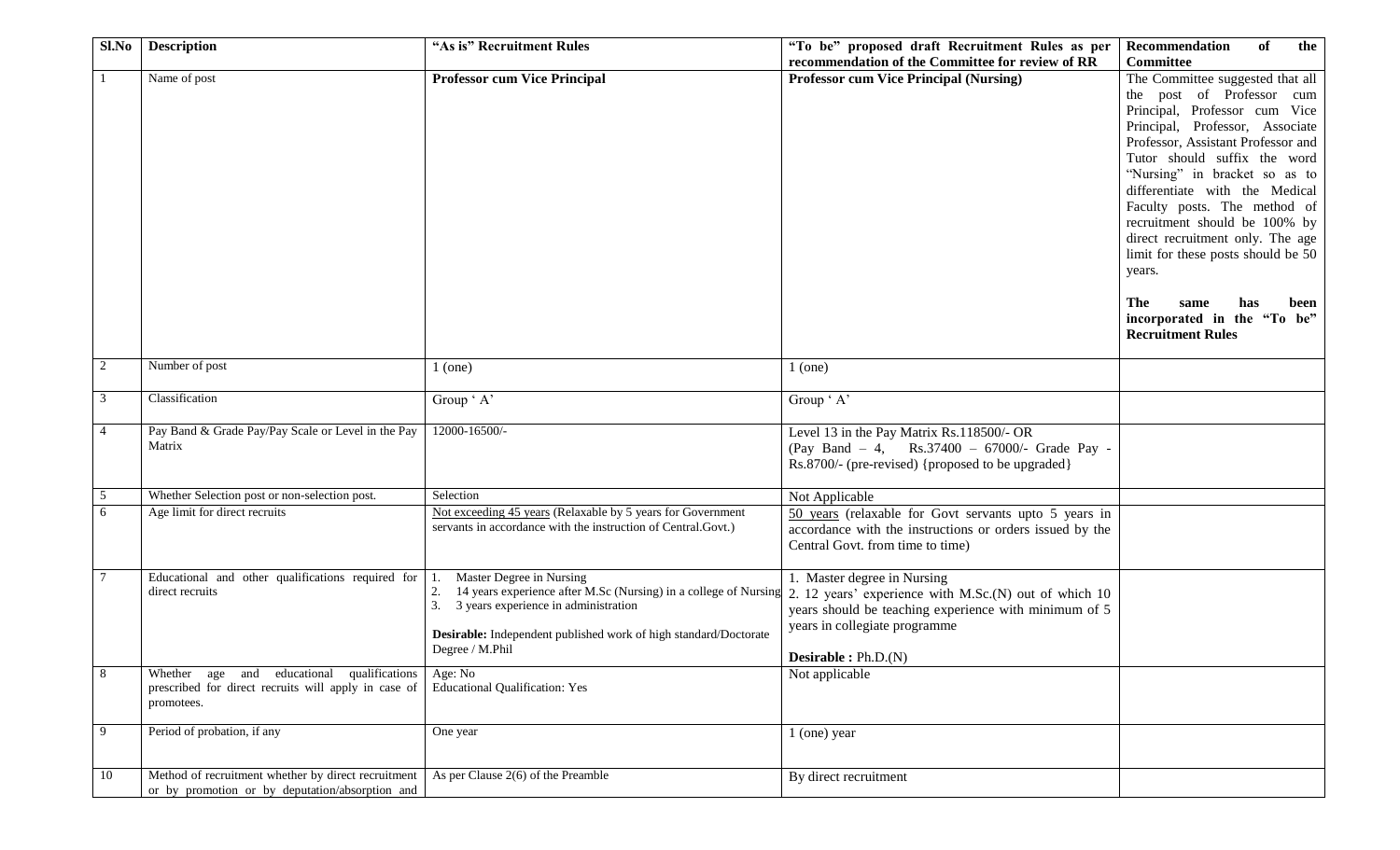|    | percentage of vacancies to be filled by various<br>methods                                                                                |                                                                                                                                                                                                                                           |                                                                                                                                                                                                                                                                                                                                                                                                                                                                                                                                                                                                                                                                                                                                                               |  |
|----|-------------------------------------------------------------------------------------------------------------------------------------------|-------------------------------------------------------------------------------------------------------------------------------------------------------------------------------------------------------------------------------------------|---------------------------------------------------------------------------------------------------------------------------------------------------------------------------------------------------------------------------------------------------------------------------------------------------------------------------------------------------------------------------------------------------------------------------------------------------------------------------------------------------------------------------------------------------------------------------------------------------------------------------------------------------------------------------------------------------------------------------------------------------------------|--|
| 11 | In<br>case<br>of<br>recruitment<br>by<br>promotion/deputation/absorption, grades from which<br>promotion/deputation/absorption to be made | <b>Deputation:</b><br>Person working in an analogous post or at least 3 years experience<br>in administration as Vice Principal in college of Nursing<br><b>Promotion:</b> By rotation from senior most professors on 5-years<br>rotation | Not applicable                                                                                                                                                                                                                                                                                                                                                                                                                                                                                                                                                                                                                                                                                                                                                |  |
| 12 | If a Departmental Promotion Committee exists what<br>is its composition                                                                   | As per clause 15 of the RR 2003 for faculty posts                                                                                                                                                                                         | I.Director General, ICMR, New Delhi -<br>Chairman<br>2. Nominee of Secretary (H&FW)<br>Member<br>(Not below the rank of Joint Secretary)<br>DGHS or his nominee<br>Member<br>(Not below the rank of Additional DGHS)<br>Director, AIIMS, New Delhi<br>Member<br>or his nominee (Not below the rank of Professor)<br>Director, PGIMER or his nominee<br>Member<br>(Not below the rank of Professor)<br>6. Nominee of Vice Chancellor<br>Member<br>North Eastern Hill University, Shillong<br>Shri L.Rynjah,<br>Member<br>Member Governing Council<br>8. Prof.T.M.Mohapatra,<br>Member<br>Member Governing Council<br>9. Two External Experts in the field of - (To be copted)<br>Speciality/super speciality<br>Director, NEIGRIHMS<br>Member Secretary<br>10. |  |
| 13 | Circumstances in which Union Public Service<br>Commission to be consulted in making recruitment                                           |                                                                                                                                                                                                                                           | <b>NA</b>                                                                                                                                                                                                                                                                                                                                                                                                                                                                                                                                                                                                                                                                                                                                                     |  |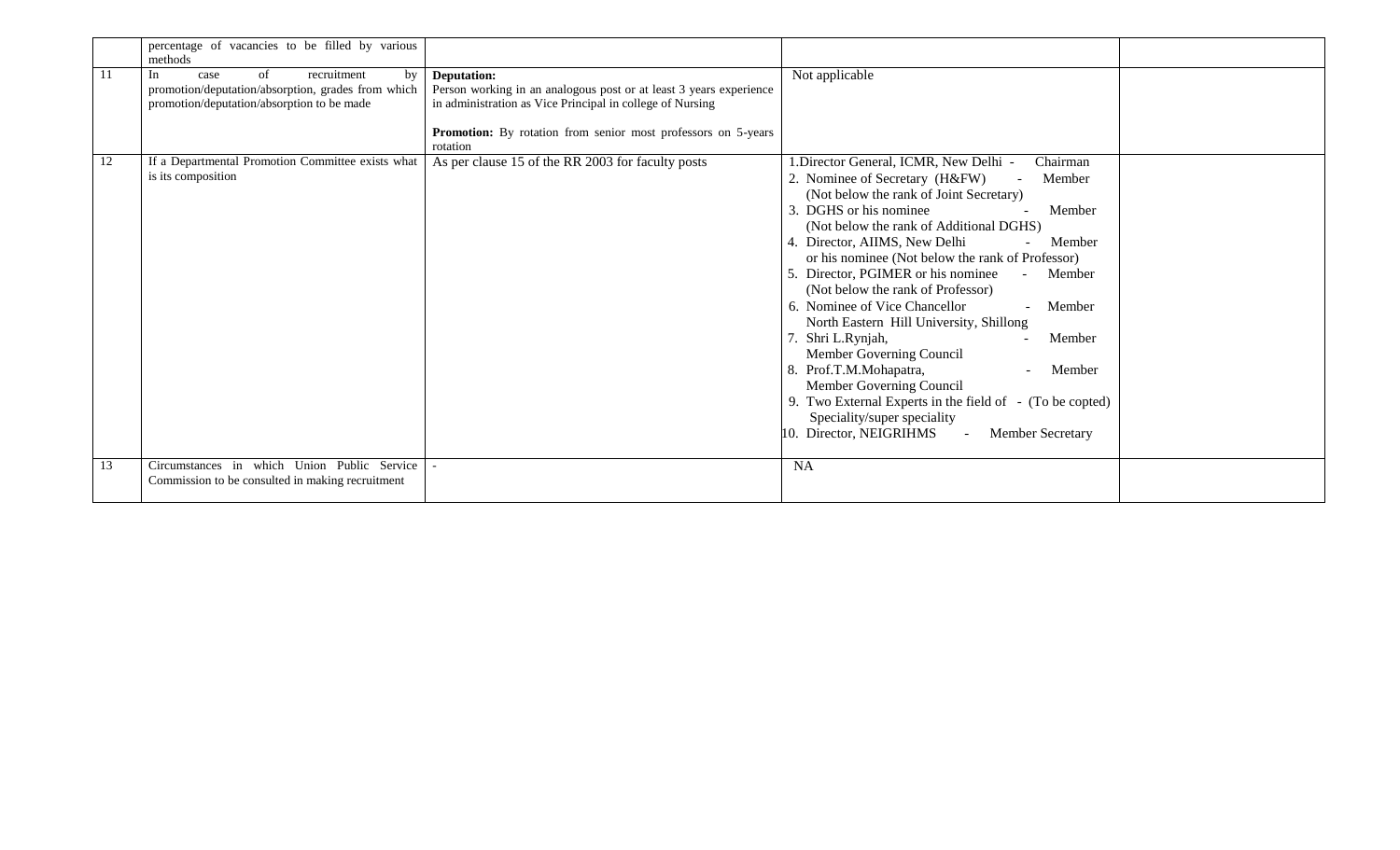| Sl.No | <b>Description</b>                                   | "As is" Recruitment Rules | "To be" proposed draft Recruitment Rules as per                  | Recommendation<br>of<br>the        |
|-------|------------------------------------------------------|---------------------------|------------------------------------------------------------------|------------------------------------|
|       |                                                      |                           | recommendation of the Committee for review of RR                 | <b>Committee</b>                   |
|       | Name of post                                         | Nil                       | <b>Professor (Nursing)</b>                                       | The Committee suggested that all   |
|       |                                                      |                           | (proposed for creation)                                          | the post of Professor cum          |
|       |                                                      |                           |                                                                  | Principal, Professor cum Vice      |
|       |                                                      |                           |                                                                  | Principal, Professor, Associate    |
|       |                                                      |                           |                                                                  |                                    |
|       |                                                      |                           |                                                                  | Professor, Assistant Professor and |
|       |                                                      |                           |                                                                  | Tutor should suffix the word       |
|       |                                                      |                           |                                                                  | "Nursing" in bracket so as to      |
|       |                                                      |                           |                                                                  | differentiate with the Medical     |
|       |                                                      |                           |                                                                  | Faculty posts. The method of       |
|       |                                                      |                           |                                                                  | recruitment should be 100% by      |
|       |                                                      |                           |                                                                  | direct recruitment only. The age   |
|       |                                                      |                           |                                                                  |                                    |
|       |                                                      |                           |                                                                  | limit for these posts should be 50 |
|       |                                                      |                           |                                                                  | years.                             |
|       |                                                      |                           |                                                                  |                                    |
|       |                                                      |                           |                                                                  | The<br>same<br>has<br>been         |
|       |                                                      |                           |                                                                  | incorporated in the "To be"        |
|       |                                                      |                           |                                                                  | <b>Recruitment Rules</b>           |
|       |                                                      |                           |                                                                  |                                    |
| 2     | Number of post                                       |                           | $1$ (One)                                                        |                                    |
| 3     | Classification                                       |                           | Group ' A'                                                       |                                    |
|       |                                                      |                           |                                                                  |                                    |
| 4     | Pay Band & Grade Pay/Pay Scale or Level in the Pay   |                           | Level 13 of the Pay Matrix Rs.118500/- OR Pay Band $-4$ ,        |                                    |
|       | Matrix                                               |                           | Rs.37400 - 67000/- Grade Pay - Rs.8700/- (pre-revised)           |                                    |
|       |                                                      |                           | {proposed to be upgraded}                                        |                                    |
|       |                                                      |                           |                                                                  |                                    |
|       |                                                      |                           |                                                                  |                                    |
| 5     | Whether Selection post or non-selection post.        |                           | Not Applicable                                                   |                                    |
| 6     | Age limit for direct recruits                        |                           | 50 years (relaxable for Govt servants upto 5 years in accordance |                                    |
|       |                                                      |                           | with the instructions or orders issued by the Central Govt. from |                                    |
|       |                                                      |                           | time to time)                                                    |                                    |
|       |                                                      |                           |                                                                  |                                    |
| 7     | Educational and other qualifications required for    |                           | 1. Master degree in Nursing                                      |                                    |
|       | direct recruits                                      |                           | 2. 10 years' experience with M.Sc.(N) out of which 7 years       |                                    |
|       |                                                      |                           | should be teaching experience                                    |                                    |
|       |                                                      |                           |                                                                  |                                    |
|       |                                                      |                           | Desirable : $Ph.D.(N)$                                           |                                    |
| 8     | Whether age and educational qualifications           |                           | Not applicable                                                   |                                    |
|       | prescribed for direct recruits will apply in case of |                           |                                                                  |                                    |
|       | promotees.                                           |                           |                                                                  |                                    |
| 9     | Period of probation, if any                          |                           | 1 (one) year                                                     |                                    |
|       |                                                      |                           |                                                                  |                                    |
| 10    | Method of recruitment whether by direct recruitment  |                           | <b>By Direct Recruitment</b>                                     |                                    |
|       | or by promotion or by deputation/absorption and      |                           |                                                                  |                                    |
|       | percentage of vacancies to be filled by various      |                           |                                                                  |                                    |
|       | methods                                              |                           |                                                                  |                                    |
| 11    | of<br>In<br>by<br>case<br>recruitment                |                           | Not applicable                                                   |                                    |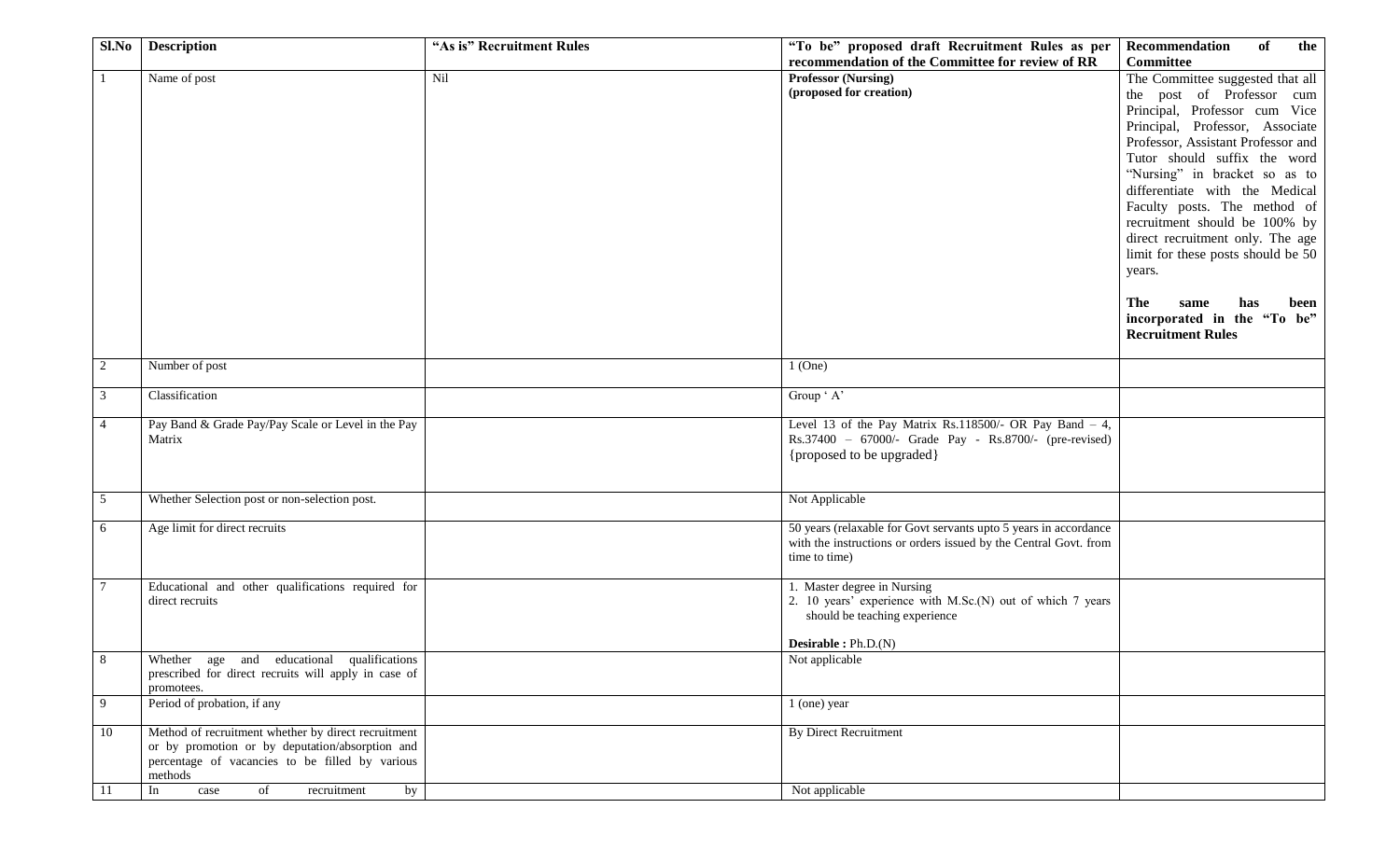|    | promotion/deputation/absorption, grades from which                                                                    |                                                                                                                                                                                                                                                                                                                                                                                                                                                                                                                                                                                                                                                                                                                                                                                                           |  |
|----|-----------------------------------------------------------------------------------------------------------------------|-----------------------------------------------------------------------------------------------------------------------------------------------------------------------------------------------------------------------------------------------------------------------------------------------------------------------------------------------------------------------------------------------------------------------------------------------------------------------------------------------------------------------------------------------------------------------------------------------------------------------------------------------------------------------------------------------------------------------------------------------------------------------------------------------------------|--|
| 12 | promotion/deputation/absorption to be made<br>If a Departmental Promotion Committee exists what<br>is its composition | Director General, ICMR, New Delhi<br>Chairman<br>Nominee of Secretary (H&FW)<br>Member<br>(Not below the rank of Joint Secretary)<br>DGHS or his nominee<br>3.<br>Member<br>(Not below the rank of Additional DGHS)<br>Director, AIIMS, New Delhi or his nominee<br>- Member<br>(Not below the rank of Professor)<br>Director, PGIMER or his nominee<br>Member<br>$\sim 10^{-1}$<br>(Not below the rank of Professor)<br>6. Nominee of Vice Chancellor<br>Member<br>$\sim$<br>North Eastern Hill University, Shillong<br>Shri L.Rynjah, Member Governing Council -<br>Member<br>8. Prof.T.M.Mohapatra,<br>Member<br>Member Governing Council<br>Two External Experts in the field of -<br>(To be co-opted)<br>Speciality/super speciality<br>Director, NEIGRIHMS<br><b>Member Secretary</b><br>$\sim 100$ |  |
| 13 | Circumstances in which Union Public Service<br>Commission to be consulted in making recruitment                       | <b>NA</b>                                                                                                                                                                                                                                                                                                                                                                                                                                                                                                                                                                                                                                                                                                                                                                                                 |  |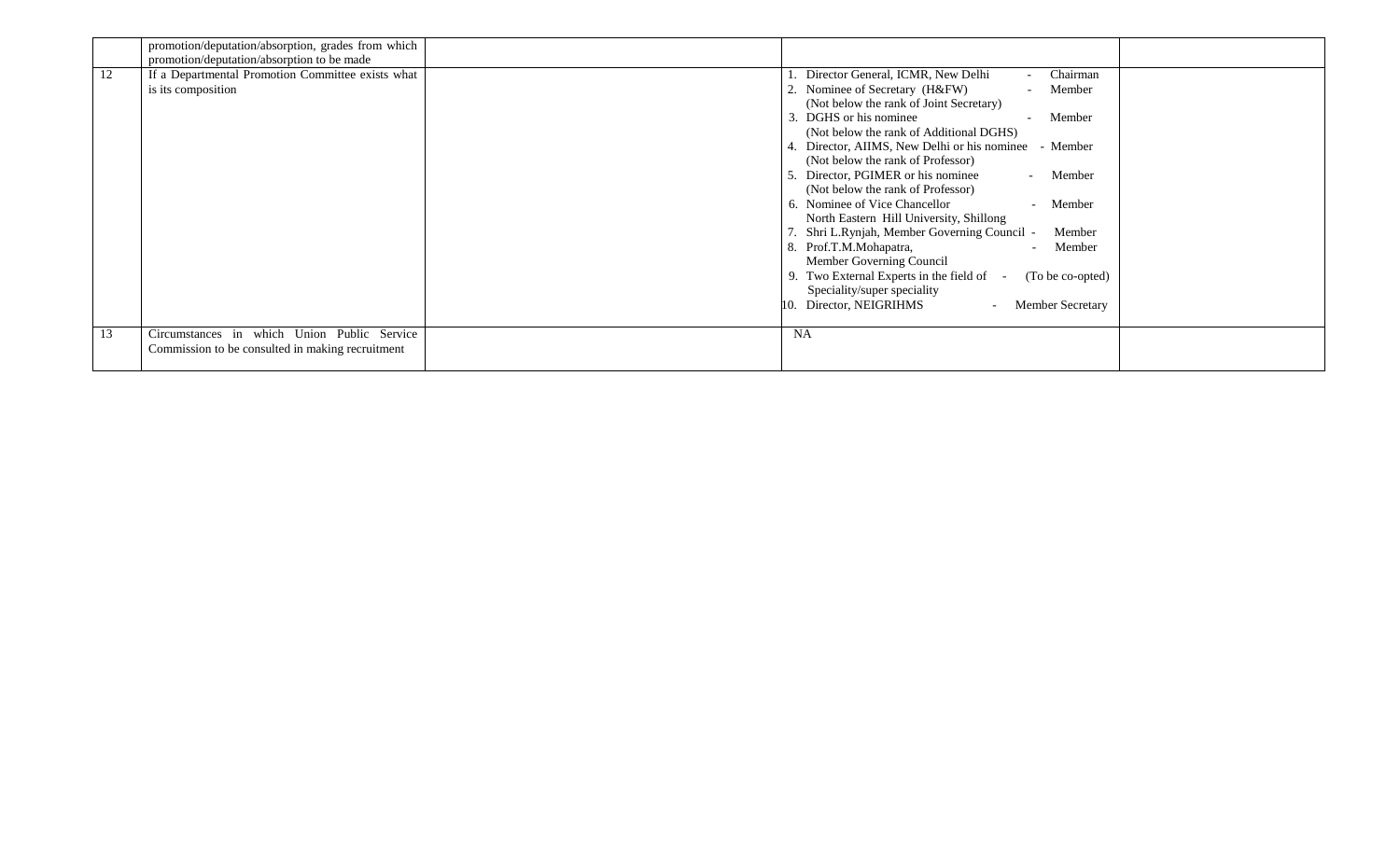| Sl.No          | <b>Description</b>                                        | "As is" Recruitment Rules                                                                   | "To be" proposed draft Recruitment Rules as per             | <b>Recommendation</b><br>of<br>the   |
|----------------|-----------------------------------------------------------|---------------------------------------------------------------------------------------------|-------------------------------------------------------------|--------------------------------------|
|                |                                                           |                                                                                             | recommendation of the Committee for review of RR            | Committee                            |
|                | Name of post                                              | <b>Reader/Associate Professor</b>                                                           | <b>Associate Professor (Nursing)</b>                        | The Committee suggested that all     |
|                |                                                           |                                                                                             | {proposed to be renamed as per INC norms}                   | the post of Professor cum Principal, |
|                |                                                           |                                                                                             |                                                             | Professor cum Vice Principal,        |
|                |                                                           |                                                                                             |                                                             | Professor, Associate Professor,      |
|                |                                                           |                                                                                             |                                                             | Assistant Professor and Tutor should |
|                |                                                           |                                                                                             |                                                             | suffix the word "Nursing" in bracket |
|                |                                                           |                                                                                             |                                                             | so as to differentiate with the      |
|                |                                                           |                                                                                             |                                                             | Medical Faculty posts. The method    |
|                |                                                           |                                                                                             |                                                             |                                      |
|                |                                                           |                                                                                             |                                                             | of recruitment should be 100% by     |
|                |                                                           |                                                                                             |                                                             | direct recruitment only. The age     |
|                |                                                           |                                                                                             |                                                             | limit for these posts should be 50   |
|                |                                                           |                                                                                             |                                                             | years.                               |
|                |                                                           |                                                                                             |                                                             | The same has been incorporated       |
|                |                                                           |                                                                                             |                                                             | in the "To be" Recruitment Rules     |
|                |                                                           |                                                                                             |                                                             |                                      |
| 2              | Number of post                                            | $1$ (one)                                                                                   | $1$ (one)                                                   |                                      |
| $\mathfrak{Z}$ | Classification                                            | Group 'A'                                                                                   | Group ' A'                                                  |                                      |
|                |                                                           |                                                                                             |                                                             |                                      |
| $\overline{4}$ | Pay Band & Grade Pay/Pay Scale or Level in                | 10000-15200/-                                                                               | Level 12 of the Pay Matrix Rs.78800/- OR Pay Band $-3$      |                                      |
|                | the Pay Matrix                                            |                                                                                             | $Rs.15600 - 39100/-$ Grade Pay $Rs.7600/-$ (pre-revised)    |                                      |
|                |                                                           |                                                                                             | {proposed to be upgraded}                                   |                                      |
|                |                                                           |                                                                                             |                                                             |                                      |
|                |                                                           |                                                                                             |                                                             |                                      |
| 5              | Whether Selection post or non-selection post.             | Not applicable                                                                              | Direct Recruitment & Deputation: Not Applicable             |                                      |
|                |                                                           |                                                                                             | Promotion : Non selection                                   |                                      |
| 6              | Age limit for direct recruits                             | Not exceeding 40 years (Relaxable by 5 years for Government                                 | 50 years (relaxable for Govt servants up to 5 years in      |                                      |
|                |                                                           | servants in accordance with the instruction of Central.Govt.)                               | accordance with the instructions or orders issued by the    |                                      |
|                |                                                           |                                                                                             | Central Govt.)                                              |                                      |
|                |                                                           |                                                                                             |                                                             |                                      |
|                | Educational and other qualifications required             | <b>Essential:</b>                                                                           | 1. Master degree in Nursing                                 |                                      |
|                | for direct recruits                                       | Master Degree in Nursing                                                                    | 2. 8 years experience in Nursing including 5 years teaching |                                      |
|                |                                                           | 2. 10 years experience after M.Sc (Nursing) in a college                                    | experience                                                  |                                      |
|                |                                                           | of Nursing                                                                                  |                                                             |                                      |
|                |                                                           |                                                                                             | <b>Desirable:</b> $Ph.D.(N)$                                |                                      |
|                |                                                           | <b>Desirable:</b> Independent published<br>work of high<br>standard/Doctorate Degree/M.Phil |                                                             |                                      |
| 8              | Whether age and educational qualifications Not applicable |                                                                                             | Not applicable                                              |                                      |
|                | prescribed for direct recruits will apply in              |                                                                                             |                                                             |                                      |
|                | case of promotees.                                        |                                                                                             |                                                             |                                      |
| 9              | Period of probation, if any                               | One year                                                                                    | 1 (one) year for direct recruits                            |                                      |
|                |                                                           |                                                                                             |                                                             |                                      |
| 10             | Method of recruitment whether by direct                   | As per Clause $2(6)$ of the Preamble                                                        | Direct Recruitment                                          |                                      |
|                | recruitment or by promotion or by                         |                                                                                             |                                                             |                                      |
|                | deputation/absorption and percentage of                   |                                                                                             |                                                             |                                      |
|                | vacancies to be filled by various methods                 |                                                                                             |                                                             |                                      |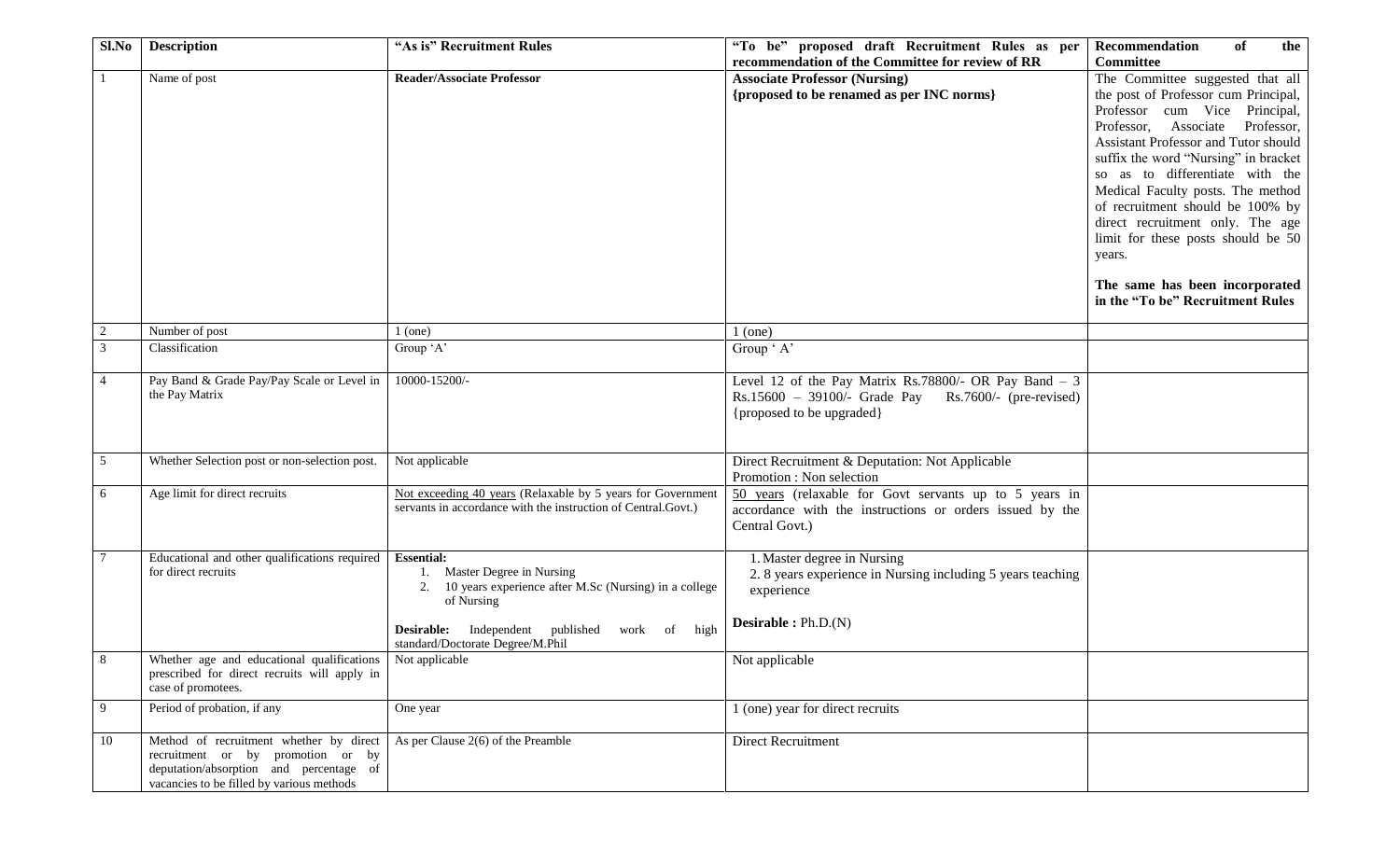| 11 | recruitment<br>of<br>by<br>In.<br>case<br>promotion/deputation/absorption,<br>grades<br>from which promotion/deputation/absorption<br>to be made | <b>Deputation:</b> - Persons working in an analogous post or 10 years<br>teaching experience after M.Sc (Nursing) in a college of<br>Nursing | Not applicable                                                                                                                                                                                                                                                                                                                                                                                                                                                                                                                                                                                                                                                                                                                                                                               |  |
|----|--------------------------------------------------------------------------------------------------------------------------------------------------|----------------------------------------------------------------------------------------------------------------------------------------------|----------------------------------------------------------------------------------------------------------------------------------------------------------------------------------------------------------------------------------------------------------------------------------------------------------------------------------------------------------------------------------------------------------------------------------------------------------------------------------------------------------------------------------------------------------------------------------------------------------------------------------------------------------------------------------------------------------------------------------------------------------------------------------------------|--|
| 12 | If a Departmental Promotion Committee<br>exists what is its composition                                                                          | As per clause 15 of the RR 2003 for faculty posts                                                                                            | Director General, ICMR, New Delhi -<br>Chairman<br>Nominee of Secretary (H&FW)<br>Member<br>(Not below the rank of Joint Secretary)<br>DGHS or his nominee<br>$\mathcal{R}$<br>Member<br>(Not below the rank of Additional DGHS)<br>4. Director, AIIMS, New Delhi<br>Member<br>or his nominee<br>(Not below the rank of Professor)<br>5. Director, PGIMER or his nominee<br>Member<br>(Not below the rank of Professor)<br>6. Nominee of Vice Chancellor<br>Member<br>North Eastern Hill University, Shillong<br>Shri L.Rynjah,<br>Member<br>Member Governing Council<br>8. Prof.T.M.Mohapatra,<br>Member<br>Member Governing Council<br>9. Two External Experts in the field of<br>- (To be copted)<br>Speciality/super speciality<br>10. Director, NEIGRIHMS<br>Member Secretary<br>$\sim$ |  |
| 13 | Circumstances in which Union Public Service<br>Commission to be consulted in making<br>recruitment                                               |                                                                                                                                              | <b>NA</b>                                                                                                                                                                                                                                                                                                                                                                                                                                                                                                                                                                                                                                                                                                                                                                                    |  |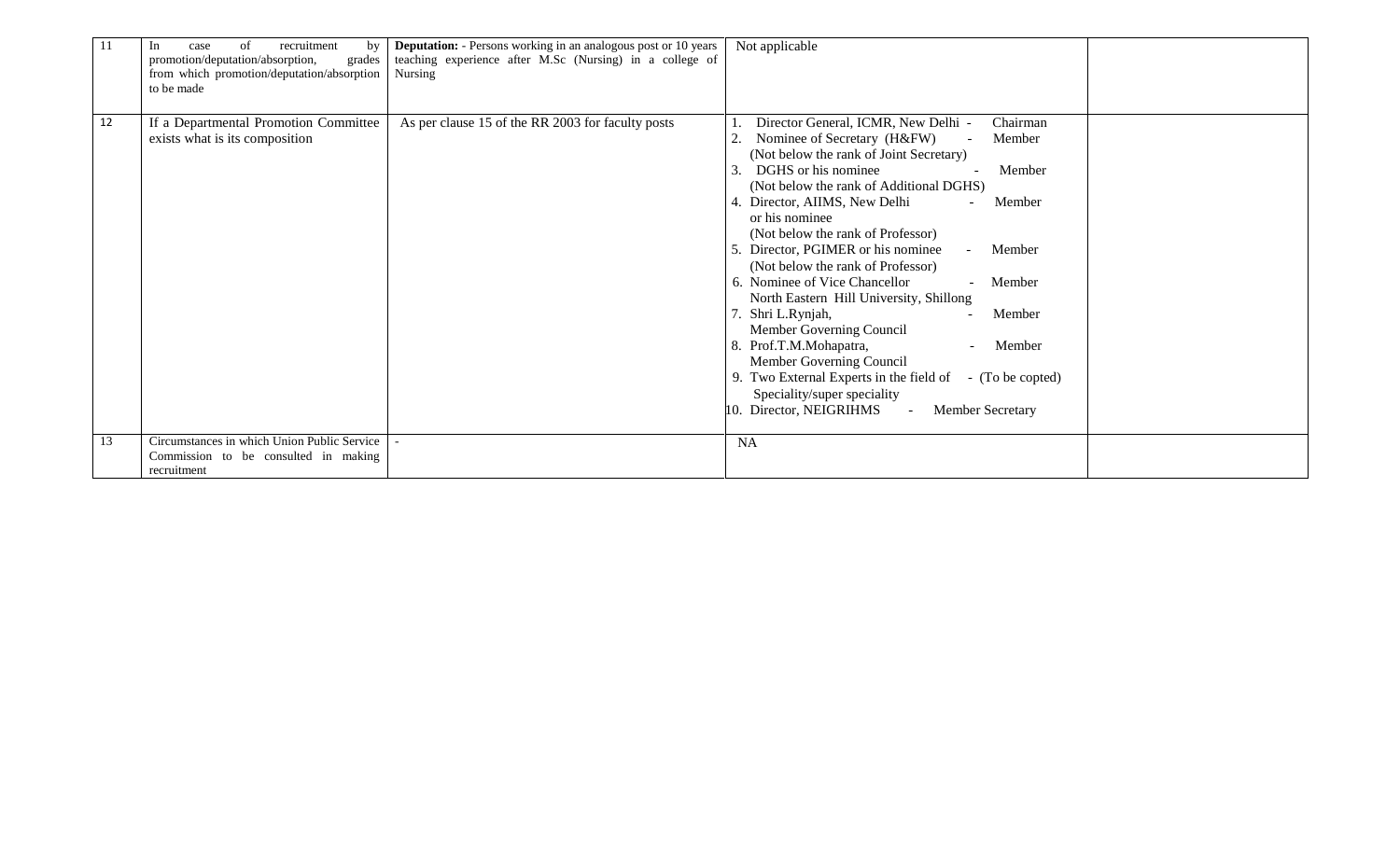| Sl.No          | <b>Description</b>                                                                                                                                                | "As is" Recruitment Rules                                                                                                       | "To be" proposed draft Recruitment Rules as per<br>recommendation of the Committee for review of RR                                             | <b>Recommendation of the Committee</b>                                                                                                                                                                                                                                                                                                                                                                                                                                                                   |
|----------------|-------------------------------------------------------------------------------------------------------------------------------------------------------------------|---------------------------------------------------------------------------------------------------------------------------------|-------------------------------------------------------------------------------------------------------------------------------------------------|----------------------------------------------------------------------------------------------------------------------------------------------------------------------------------------------------------------------------------------------------------------------------------------------------------------------------------------------------------------------------------------------------------------------------------------------------------------------------------------------------------|
|                | Name of post                                                                                                                                                      | Lecturer                                                                                                                        | <b>Assistant Professor (Nursing)</b><br>{proposed to be renamed as per INC norms                                                                | The Committee suggested that all the<br>post of Professor cum Principal,<br>Professor cum Vice<br>Principal,<br>Professor,<br>Associate<br>Professor,<br>Assistant Professor and Tutor should<br>suffix the word "Nursing" in bracket<br>so as to differentiate with the Medical<br>Faculty posts. The method of<br>recruitment should be 100% by direct<br>recruitment only. The age limit for<br>these posts should be 50 years.<br>The same has been incorporated in<br>the "To be" Recruitment Rules |
| $\overline{c}$ | Number of post                                                                                                                                                    | $5$ (five)                                                                                                                      | $5$ (five)                                                                                                                                      |                                                                                                                                                                                                                                                                                                                                                                                                                                                                                                          |
| 3              | Classification                                                                                                                                                    | Group ' A'                                                                                                                      | Group ' A'                                                                                                                                      |                                                                                                                                                                                                                                                                                                                                                                                                                                                                                                          |
| 4              | Pay Band & Grade Pay/Pay Scale or Level in the Pay<br>Matrix                                                                                                      | 8000-13500/-                                                                                                                    | Level 11 in the Pay Matrix Rs.67700/- OR Pay Band $-3$ ,<br>Rs. 15600 - 39100/- Grade Pay Rs. 6600/- (pre-revised)<br>{proposed to be upgraded} |                                                                                                                                                                                                                                                                                                                                                                                                                                                                                                          |
| 5              | Whether Selection post or non-selection post.                                                                                                                     | Not applicable                                                                                                                  | Not Applicable                                                                                                                                  |                                                                                                                                                                                                                                                                                                                                                                                                                                                                                                          |
| 6              | Age limit for direct recruits                                                                                                                                     | Not exceeding 35 years (Relaxable by 5 years for<br>Government servants in accordance with the instruction of<br>Central.Govt.) | 50 years (relaxable for Govt servants up to 5 years in<br>accordance with the instructions or orders issued by the<br>Central Govt.)            |                                                                                                                                                                                                                                                                                                                                                                                                                                                                                                          |
|                | Educational and other qualifications required for direct<br>recruits                                                                                              | <b>Essential:</b><br>1. Master Degree in Nursing<br>2. 3 years teaching experience after M.Sc (Nursing)                         | 1. Master degree in Nursing<br>2. 3 years teaching experience<br>in<br>Nursing<br>College/Institute<br><b>Desirable:</b> $Ph.D(N)$              |                                                                                                                                                                                                                                                                                                                                                                                                                                                                                                          |
| 8              | Whether age and educational qualifications prescribed<br>for direct recruits will apply in case of promotees.                                                     | Age: No<br><b>Educational qualification: Yes</b>                                                                                | Not applicable                                                                                                                                  |                                                                                                                                                                                                                                                                                                                                                                                                                                                                                                          |
| 9              | Period of probation, if any                                                                                                                                       | One year                                                                                                                        | 2 (two) years for direct recruits                                                                                                               |                                                                                                                                                                                                                                                                                                                                                                                                                                                                                                          |
| 10             | Method of recruitment whether by direct recruitment or<br>by promotion or by deputation/absorption and<br>percentage of vacancies to be filled by various methods | As per Clause $2(6)$ of the Preamble                                                                                            | <b>Direct Recruitment</b>                                                                                                                       |                                                                                                                                                                                                                                                                                                                                                                                                                                                                                                          |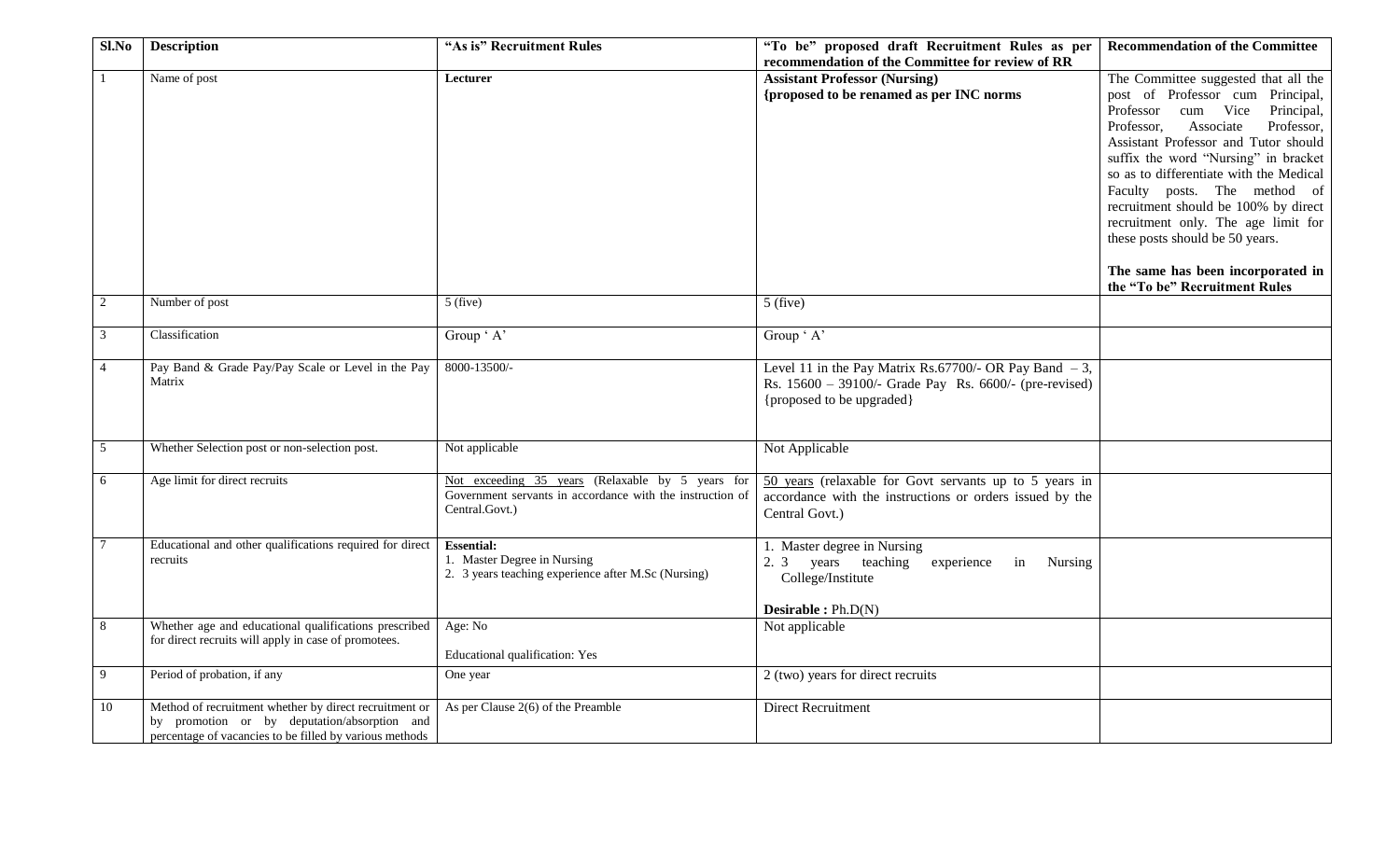| 11 | recruitment<br>of<br>In<br>case<br>by<br>promotion/deputation/absorption, grades from which<br>promotion/deputation/absorption to be made | <b>Deputation:</b> Persons working in an analogous post or 3<br>(three) years teaching experience after M.Sc (Nursing)<br>Promotion: 3 (three) years teaching experience as Tutor /<br>Clinical Instructor after M.Sc (Nursing) | Not applicable                                                                                                                                                                                                                                                                                                                                                                                                                                                                                                                                                                                                                                                                                                                                                   |  |
|----|-------------------------------------------------------------------------------------------------------------------------------------------|---------------------------------------------------------------------------------------------------------------------------------------------------------------------------------------------------------------------------------|------------------------------------------------------------------------------------------------------------------------------------------------------------------------------------------------------------------------------------------------------------------------------------------------------------------------------------------------------------------------------------------------------------------------------------------------------------------------------------------------------------------------------------------------------------------------------------------------------------------------------------------------------------------------------------------------------------------------------------------------------------------|--|
| 12 | If a Departmental Promotion Committee exists what is<br>its composition                                                                   | As per clause 15 of the RR 2003 for faculty posts                                                                                                                                                                               | Director General, ICMR, New Delhi -<br>Chairman<br>Nominee of Secretary (H&FW)<br>Member<br>(Not below the rank of Joint Secretary)<br>DGHS or his nominee<br>Member<br>(Not below the rank of Additional DGHS)<br>Director, AIIMS, New Delhi<br>Member<br>or his nominee<br>(Not below the rank of Professor)<br>Director, PGIMER or his nominee<br>Member<br>(Not below the rank of Professor)<br>6. Nominee of Vice Chancellor<br>- Member<br>North Eastern Hill University, Shillong<br>Shri L.Rynjah,<br>Member<br>Member Governing Council<br>Prof.T.M.Mohapatra,<br>8.<br>Member<br>Member Governing Council<br>9. Two External Experts in the field of<br>- (To be copted)<br>Speciality/super speciality<br>10. Director, NEIGRIHMS<br>Member Secretary |  |
| 13 | Circumstances in which Union Public Service<br>Commission to be consulted in making recruitment                                           |                                                                                                                                                                                                                                 | <b>NA</b>                                                                                                                                                                                                                                                                                                                                                                                                                                                                                                                                                                                                                                                                                                                                                        |  |

INC guidelines note: For M.Sc.(N) programme appropriate number of M.Sc. faculty in each speciality will be appointed subject to the condition that total number of teaching faculty ceiling is *maintained.*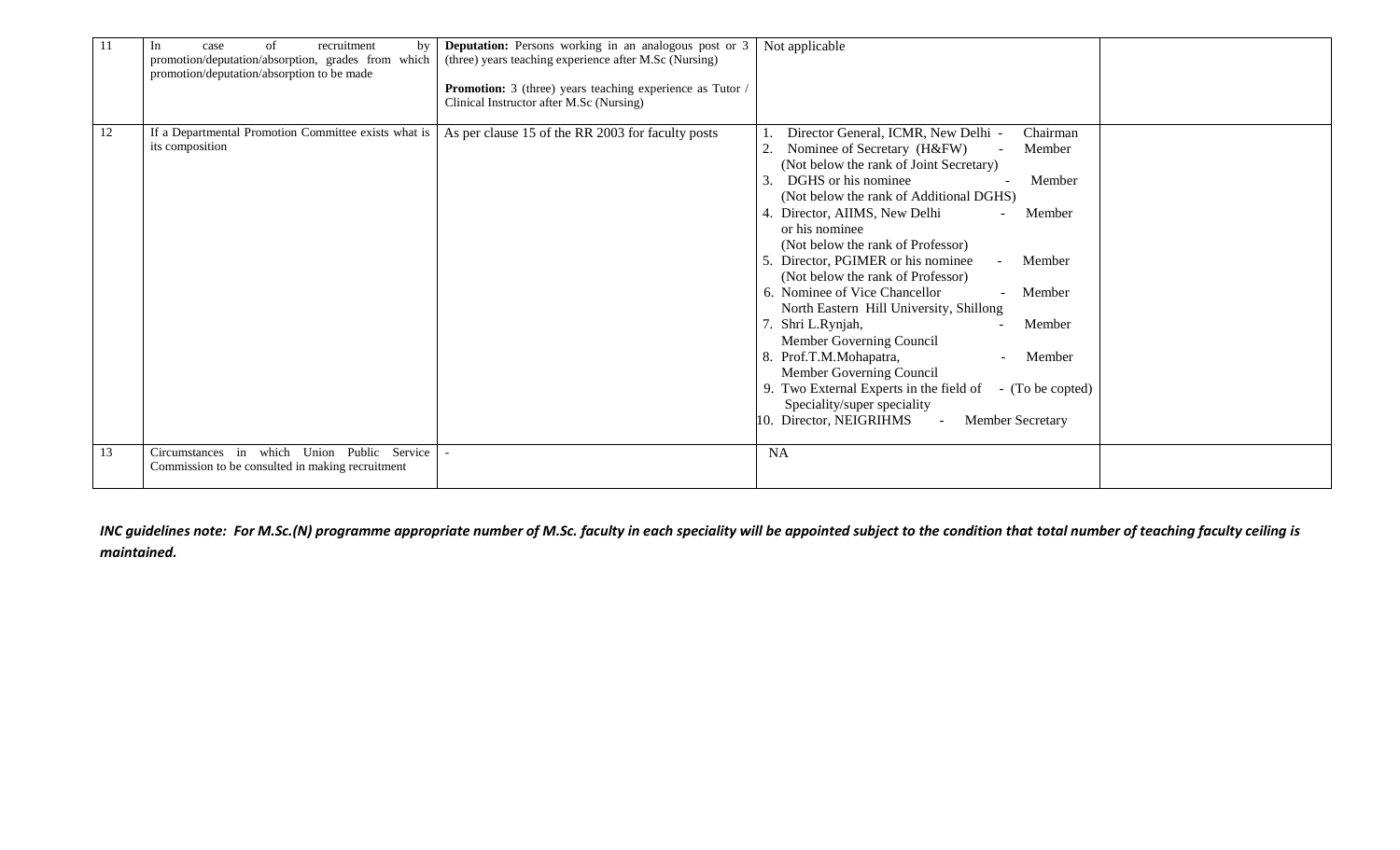| $Sl$ . No      | <b>Description</b>                                                                                                                                                | "As is" Recruitment Rules                                                                                                                       | "To be" proposed draft Recruitment Rules as per<br>recommendation of the Committee for review of RR                                                                    | <b>Recommendation of the Committee</b>                                                                                                                                                                                                                                                                                                                                                                                                                                                                      |
|----------------|-------------------------------------------------------------------------------------------------------------------------------------------------------------------|-------------------------------------------------------------------------------------------------------------------------------------------------|------------------------------------------------------------------------------------------------------------------------------------------------------------------------|-------------------------------------------------------------------------------------------------------------------------------------------------------------------------------------------------------------------------------------------------------------------------------------------------------------------------------------------------------------------------------------------------------------------------------------------------------------------------------------------------------------|
|                | Name of post                                                                                                                                                      | <b>Tutor/Clinical Instructor</b>                                                                                                                | <b>Tutor (Nursing)</b><br>{proposed to be renamed as per INC norms}                                                                                                    | The Committee suggested that all the<br>post of Professor cum Principal,<br>Professor<br>cum Vice<br>Principal,<br>Professor,<br>Associate<br>Professor,<br>Assistant Professor and Tutor should<br>suffix the word "Nursing" in bracket<br>so as to differentiate with the Medical<br>Faculty posts. The method of<br>recruitment should be 100% by direct<br>recruitment only. The age limit for<br>these posts should be 50 years.<br>The same has been incorporated in<br>the "To be" Recruitment Rules |
| 2              | Number of post                                                                                                                                                    | 14 (fourteen)                                                                                                                                   | 14 (fourteen)                                                                                                                                                          |                                                                                                                                                                                                                                                                                                                                                                                                                                                                                                             |
| 3              | Classification                                                                                                                                                    | Group ' B'                                                                                                                                      | Group ' A'                                                                                                                                                             |                                                                                                                                                                                                                                                                                                                                                                                                                                                                                                             |
| $\overline{4}$ | Pay Band & Grade Pay/Pay Scale or Level in the Pay<br>Matrix                                                                                                      | 5500-9000/-                                                                                                                                     | Level 10 in the Pay Matrix Rs.56100/-<br>Pay Band - 3 Rs.15600 - 39100/- Grade Pay-Rs.5400/-<br>(pre-revised) {proposed to be upgraded}                                |                                                                                                                                                                                                                                                                                                                                                                                                                                                                                                             |
| 5              | Whether Selection post or non-selection post.                                                                                                                     | Not applicable                                                                                                                                  | Not Applicable                                                                                                                                                         |                                                                                                                                                                                                                                                                                                                                                                                                                                                                                                             |
| 6              | Age limit for direct recruits                                                                                                                                     | Not exceeding 30 years (Relaxable by 5 years for<br>Government servants in accordance with the instruction of<br>Central.Govt.)                 | 50 years (relaxable for Govt servants up to 5 years in<br>accordance with the instructions or orders issued by the<br>Central Govt.)                                   |                                                                                                                                                                                                                                                                                                                                                                                                                                                                                                             |
|                | Educational and other qualifications required for direct<br>recruits                                                                                              | <b>Essential:</b><br>1. Master Degree in Nursing<br><b>OR</b><br>B.Sc Nursing with 5 years experience after B.Sc<br>(Nursing)                   | <b>M.Sc Nursing</b><br><b>OR</b><br>B.Sc Nursing /Post Basic B.Sc Nursing from recognized<br>University/ Institution with 1 year experience in teaching<br>Institution |                                                                                                                                                                                                                                                                                                                                                                                                                                                                                                             |
| 8              | Whether age and educational qualifications prescribed<br>for direct recruits will apply in case of promotees.                                                     | Not applicable                                                                                                                                  | Not applicable                                                                                                                                                         |                                                                                                                                                                                                                                                                                                                                                                                                                                                                                                             |
| 9              | Period of probation, if any                                                                                                                                       | One year                                                                                                                                        | 2 (Two) years                                                                                                                                                          |                                                                                                                                                                                                                                                                                                                                                                                                                                                                                                             |
| 10             | Method of recruitment whether by direct recruitment or<br>by promotion or by deputation/absorption and<br>percentage of vacancies to be filled by various methods | As per Clause $2(6)$ of the Preamble                                                                                                            | Direct Recruitment                                                                                                                                                     |                                                                                                                                                                                                                                                                                                                                                                                                                                                                                                             |
| 11             | case<br>of<br>recruitment<br>In<br>by<br>promotion/deputation/absorption, grades from which<br>promotion/deputation/absorption to be made                         | Deputation: Persons working in an analogous post or<br>Master Degree in Nursing or B.Sc Nursing with 5 years<br>experience after B.Sc (Nursing) | Not applicable                                                                                                                                                         |                                                                                                                                                                                                                                                                                                                                                                                                                                                                                                             |